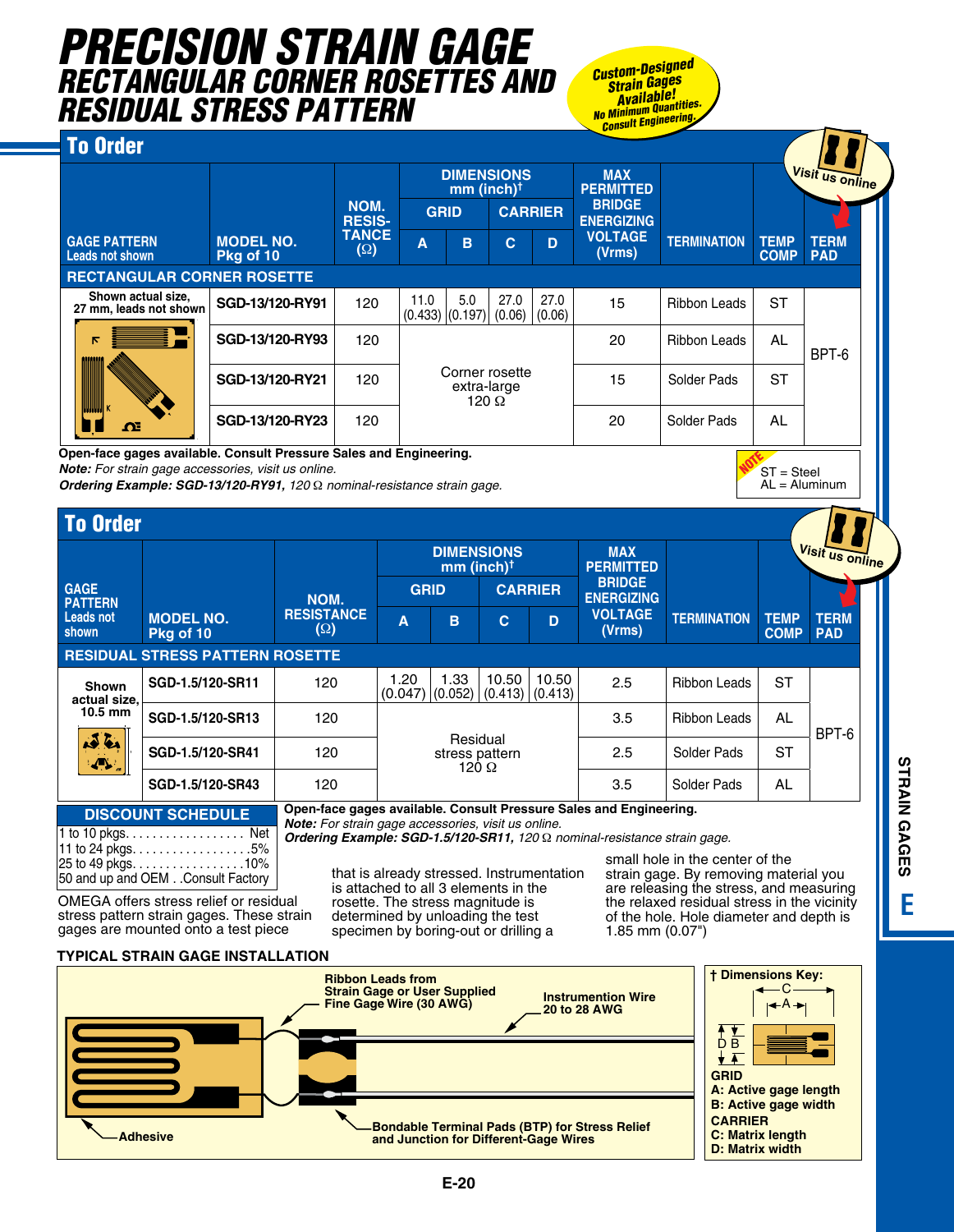## *rosette strain gages 0/45º and 0/60º rosettes Custom-Designed*

|                                                             |                                                           |                                         |                 |                 | <b>DIMENSIONS mm (inch)*</b> |                  | <b>MAX</b>                                    |
|-------------------------------------------------------------|-----------------------------------------------------------|-----------------------------------------|-----------------|-----------------|------------------------------|------------------|-----------------------------------------------|
|                                                             |                                                           |                                         |                 | <b>GRID</b>     | <b>CARRIER</b>               |                  | <b>PERMITTED</b><br><b>BRIDGE</b>             |
|                                                             | <b>MODEL NO.</b><br>Pkg of 5                              | NOM.<br><b>RESISTANCE</b><br>$(\Omega)$ | A               | B               | $\mathbf{C}$                 | D.               | <b>ENERGIZING</b><br><b>VOLTAGE</b><br>(Vrms) |
| Pattern 1                                                   | <b>ENCAPSULATED WITH RIBBON LEADS-MATCHED TO STEEL</b>    |                                         |                 |                 |                              |                  |                                               |
| 0°/45°/90°                                                  | SGD-3/120-RY11                                            | 120                                     | 3.00<br>(0.118) | 2.90<br>(0.114) | 16.00<br>(0.630)             | 16.00<br>(0.630) | 5.5                                           |
|                                                             | SGD-3/350-RY11                                            | 350                                     | 3.00<br>(0.118) | 2.90<br>(0.114) | 16.00<br>(0.630)             | 16.00<br>(0.630) | 9.5                                           |
| $\Omega$                                                    | 'SGD-3/120-RY41                                           | 120                                     | 3.00<br>(0.118) | 2.90<br>(0.114) | 16.00<br>(0.630)             | 16.00<br>(0.630) | 5.5                                           |
|                                                             | 'SGD-3/350-RY41                                           | 350                                     | 3.00<br>(0.118) | 2.90<br>(0.114) | 16.00<br>(0.630)             | 16.00<br>(0.630) | 9.5                                           |
| 3 mm grid                                                   | <b>ENCAPSULATED WITH RIBBON LEADS-MATCHED TO ALUMINUM</b> |                                         |                 |                 |                              |                  |                                               |
|                                                             | SGD-3/120-RY13                                            | 120                                     | 3.00<br>(0.118) | 2.90<br>(0.114) | 16.00<br>(0.630)             | 16.00<br>(0.630) | 8                                             |
| <b>*Pattern 2</b><br>0%00%120°                              | SGD-3/350-RY13                                            | 350                                     | 3.00<br>(0.118) | 2.90<br>(0.114) | 16.00<br>(0.630)             | 16.00<br>(0.630) | 13                                            |
|                                                             | <b>'SGD-3/120-RY43</b>                                    | 120                                     | 3.00<br>(0.118) | 2.90<br>(0.114) | 16.00<br>(0.630)             | 16.00<br>(0.630) | 8                                             |
| œ                                                           | <b>'SGD-3/350-RY43</b>                                    | 350                                     | 3.00<br>(0.118) | 2.90<br>(0.114) | 16.00<br>(0.630)             | 16.00<br>(0.630) | 13                                            |
|                                                             | <b>ENCAPSULATED WITH SOLDER PADS-MATCHED TO STEEL</b>     |                                         |                 |                 |                              |                  |                                               |
| 2 mm grid<br>Typical gage pattern.                          | SGD-3/120-RY31                                            | 120                                     | 3.00<br>(0.118) | 2.90<br>(0.114) | 16.00<br>(0.630)             | 16.00<br>(0.630) | 5.5                                           |
|                                                             | SGD-3/350-RY31                                            | 350                                     | 3.00<br>(0.118) | 2.90<br>(0.114) | 16.00<br>(0.630)             | 16.00<br>(0.630) | 9.5                                           |
| Visit us online, for<br>selection quide                     | <b>'SGD-3/120-RY71</b>                                    | 120                                     | 3.00<br>(0.118) | 2.90<br>(0.114) | 16.00<br>(0.630)             | 16.00<br>(0.630) | 5.5                                           |
| and exact pattern.<br>Open-face gages<br>available, Consult | <b>'SGD-3/350-RY71</b>                                    | 350                                     | 3.00<br>(0.118) | 2.90<br>(0.114) | 16.00<br>(0.630)             | 16.00<br>(0.630) | 9.5                                           |
| <b>Pressure Sales and</b>                                   | <b>ENCAPSULATED WITH SOLDER PADS-MATCHED TO ALUMINUM</b>  |                                         |                 |                 |                              |                  |                                               |
| Engineering.                                                | SGD-3/120-RY33                                            | 120                                     | 3.00<br>(0.118) | 2.90<br>(0.114) | 16.00<br>(0.630)             | 16.00<br>(0.630) | 8                                             |
|                                                             | SGD-3/350-RY33                                            | 350                                     | 3.00<br>(0.118) | 2.90<br>(0.114) | 16.00<br>(0.630)             | 16.00<br>(0.630) | 13                                            |
|                                                             | <b>'SGD-3/120-RY73</b>                                    | 120                                     | 3.00<br>(0.118) | 2.90<br>(0.114) | 16.00<br>(0.630)             | 16.00<br>(0.630) | 8                                             |
|                                                             | <b>'SGD-3/350-RY73</b>                                    | 350                                     | 3.00<br>(0.118) | 2.90<br>(0.114) | 16.00<br>(0.630)             | 16.00<br>(0.630) | 13                                            |

*Strain Gages Available! No Minimum Quantities. Consult Engineering.*

*† Pattern 2.*

*\* For dimensions key, visit us online.* 

*\*\* For accessory terminal pads, visit us online.*

*Ordering Example: SGD-2/350-RY33, 350* Ω *nominal-resistance strain gage.*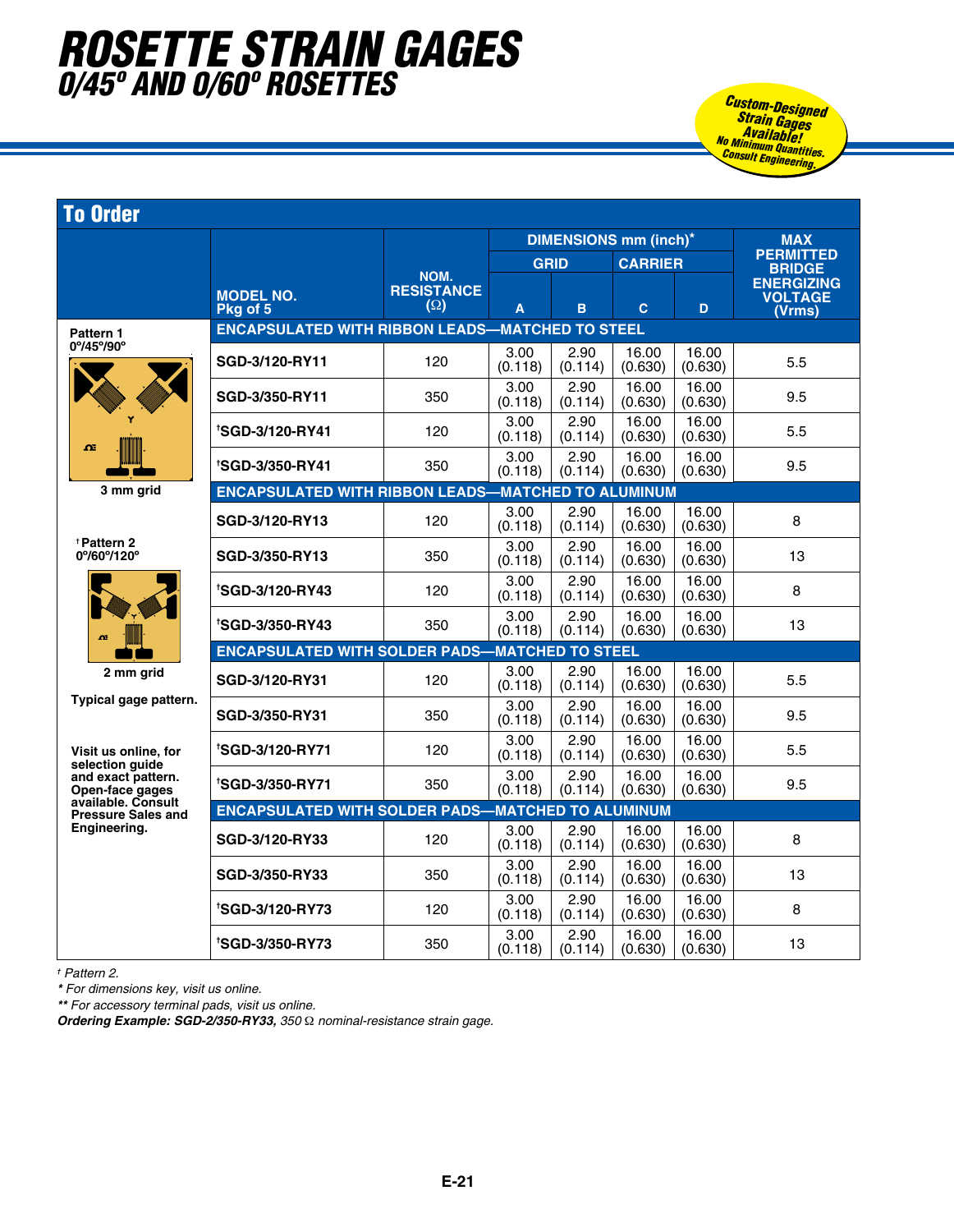#### *ROSETTE STRAIN GAGE pre-wired*  $\boldsymbol{P}$





Rosettes are used to compute the state of stress at a particular point. The plotted results will form a Mohr circle, which gives the value and orientation of principal strains.

| <b>To Order</b> |                                                                          |                                 |                |                |                              |   |                                               |
|-----------------|--------------------------------------------------------------------------|---------------------------------|----------------|----------------|------------------------------|---|-----------------------------------------------|
|                 |                                                                          |                                 |                |                | <b>DIMENSIONS mm (inch)*</b> |   | <b>MAX</b>                                    |
|                 |                                                                          | NOM.                            | GRID           |                | <b>CARRIER</b>               |   | <b>PERMITTED</b><br><b>BRIDGE</b>             |
|                 | <b>MODEL NO.</b><br>Pkg of 10                                            | <b>RESISTANCE</b><br>$(\Omega)$ | A              | B              | $\mathbf{C}$                 | D | <b>ENERGIZING</b><br><b>VOLTAGE</b><br>(Vrms) |
|                 | 0°/45°/90° ENCAPSULATED WITH 2 LEAD WIRES 1 m (3') LONG-MATCHED TO STEEL |                                 |                |                |                              |   |                                               |
|                 | KFG-1-120-D17-11L1M2S                                                    | 120                             | 1.0<br>(0.039) | 1.2<br>(0.047) | 5.0<br>(0.2)                 |   | 1.5                                           |
|                 | KFG-2-120-D17-11L1M2S                                                    | 120                             | 2.0<br>(0.079) | 1.3<br>(0.051) | 8.0<br>(0.31)                |   | 2                                             |
|                 | KFG-3-120-D17-11L1M2S                                                    | 120                             | 3.0<br>(0.12)  | 1.3<br>(0.051) | 10.0<br>(0.39)               |   | 4                                             |
|                 | KFG-3-350-D17-11L1M2S                                                    | 350                             | 3.0<br>(0.12)  | 1.3<br>(0.051) | 10.0<br>(0.39)               |   | 15                                            |
|                 | KFG-5-120-D17-11L1M2S                                                    | 120                             | 5.0<br>(0.2)   | 1.4<br>(0.055) | 11.0<br>(0.43)               |   | 8                                             |
|                 | KFG-5-350-D17-11L1M2S                                                    | 350                             | 5.0<br>(0.2)   | 1.4<br>(0.055) | 11.0<br>(0.43)               |   | 20                                            |
|                 | 0°/45°/90° ENCAPSULATED WITH 3 LEAD WIRES 3 m (9') LONG-MATCHED TO STEEL |                                 |                |                |                              |   |                                               |
|                 | KFG-1-120-D17-11L3M3S                                                    | 120                             | 1.0<br>(0.039) | 1.2<br>(0.047) | 5.0<br>(0.2)                 |   | 1.5                                           |
|                 | KFG-2-120-D17-11L3M3S                                                    | 120                             | 2.0<br>(0.079) | 1.3<br>(0.051) | 8.0<br>(0.31)                |   | 2                                             |
|                 | KFG-3-120-D17-11L3M3S                                                    | 120                             | 3.0<br>(0.12)  | 1.3<br>(0.051) | 10.0<br>(0.39)               |   | 4                                             |
|                 | KFG-3-350-D17-11L3M3S                                                    | 350                             | 3.0<br>(0.12)  | 1.3<br>(0.051) | 10.0<br>(0.39)               |   | 15                                            |
|                 | KFG-5-120-D17-11L3M3S                                                    | 120                             | 5.0<br>(0.2)   | 1.4<br>(0.055) | 11.0<br>(0.43)               |   | 8                                             |
|                 | KFG-5-350-D17-11L3M3S                                                    | 350                             | 5.0<br>(0.2)   | 1.4<br>(0.055) | 11.0<br>(0.43)               |   | 20                                            |

*\* For dimensions key, visit us online.* 

*Ordering Example: KFG-2-120-D17-11L3M3S, package of 10 pre-wired rosette strain gages, encapsulated with 3 lead wires attached to each element, with temperature characteristics matched to steel.*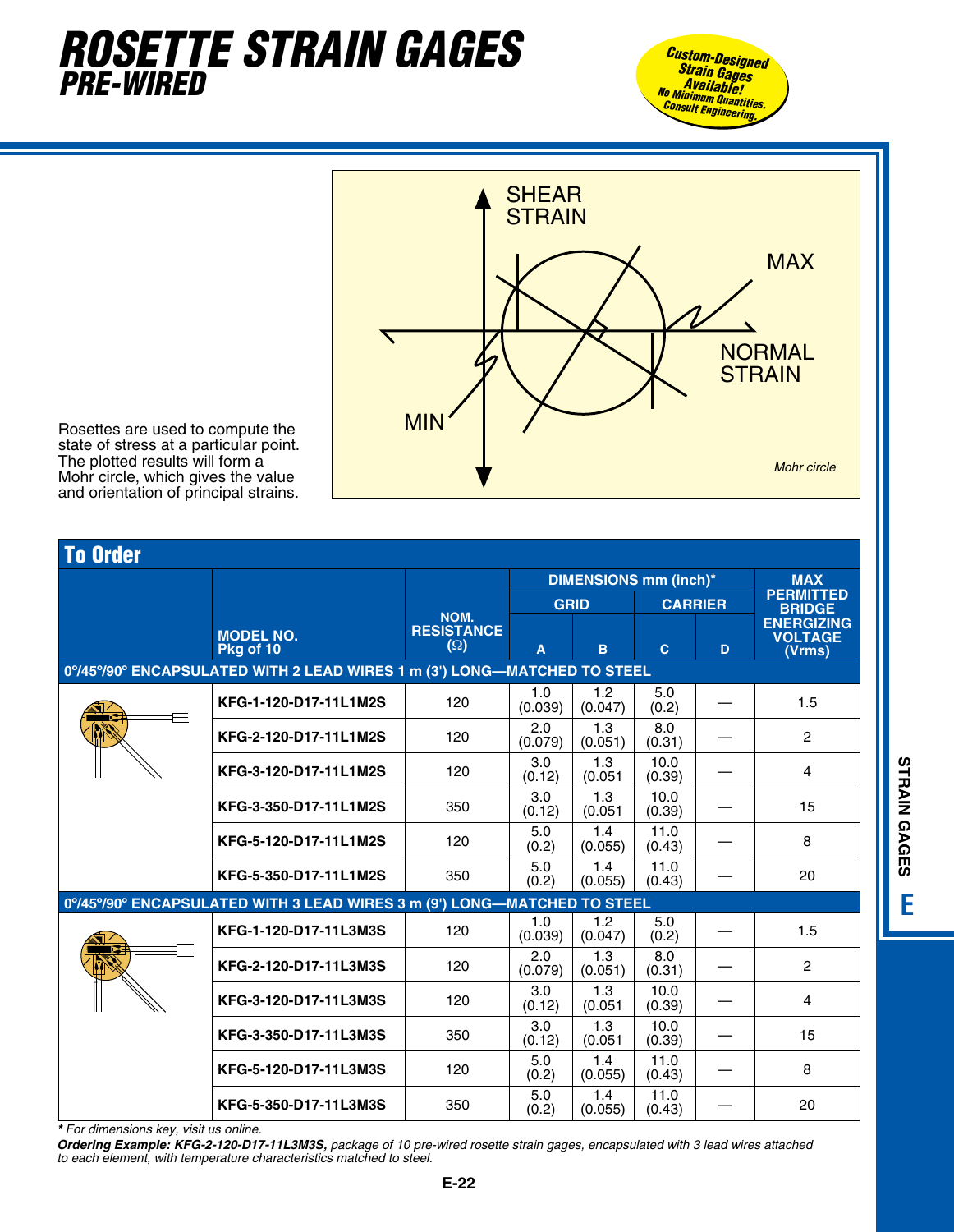## *triaxial strain gages 0/45°/90°*

| <b>To Order</b>                                                    |                                                          |                   |                 |                              |                  |                  |                                     |
|--------------------------------------------------------------------|----------------------------------------------------------|-------------------|-----------------|------------------------------|------------------|------------------|-------------------------------------|
|                                                                    |                                                          |                   |                 | <b>DIMENSIONS mm (inch)*</b> |                  |                  | <b>MAX</b>                          |
|                                                                    |                                                          | NOM.              | <b>GRID</b>     |                              | <b>CARRIER</b>   |                  | <b>PERMITTED</b><br><b>BRIDGE</b>   |
|                                                                    | <b>MODEL NO.</b>                                         | <b>RESISTANCE</b> |                 |                              |                  |                  | <b>ENERGIZING</b><br><b>VOLTAGE</b> |
|                                                                    | Pka of 5                                                 | $(\Omega)$        | Α               | B                            | $\mathbf{C}$     | D                | (Vrms)                              |
|                                                                    | <b>ENCAPSULATED WITH LEADS-MATCHED TO STEEL</b>          |                   |                 |                              |                  |                  |                                     |
|                                                                    | <b>SGD-2/120-RY51</b>                                    | 120               | 2.00<br>(0.079) | 1.10<br>(0.043)              | 5.60<br>(0.220)  | 5.60<br>(0.220)  | 3                                   |
|                                                                    | <b>SGD-2/350-RY51</b>                                    | 350               | 2.00<br>(0.079) | 1.10<br>(0.043)              | 5.60<br>(0.220)  | 5.60<br>(0.220)  | 5                                   |
| $\Omega$<br>Typical gage pattern.                                  | SGD-3/120-RY51                                           | 120               | 3.00<br>(0.118) | 1.70<br>(0.067)              | 7.10<br>(0.280)  | 7.10<br>(0.280)  | 4.5                                 |
|                                                                    | SGD-3/350-RY51                                           | 350               | 3.00<br>(0.118) | 1.70<br>(0.067)              | 7.10<br>(0.280)  | 7.10<br>(0.280)  | 7.5                                 |
|                                                                    | SGD-7/120-RY51                                           | 120               | 6.50<br>(0.256) | 3.10<br>(0.122)              | 11.40<br>(0.449) | 11.40<br>(0.449) | 9                                   |
| Visit us online, for<br>selection quide<br>and exact pattern.      | SGD-7/350-RY51                                           | 350               | 6.50<br>(0.256) | 3.10<br>(0.122)              | 11.40<br>(0.449) | 11.40<br>(0.449) | 15                                  |
| Open-face gages<br>available. Consult                              | <b>ENCAPSULATED WITH LEADS-MATCHED TO ALUMINUM</b>       |                   |                 |                              |                  |                  |                                     |
| <b>Pressure Sales and</b><br>Engineering.                          | SGD-2/120-RY53                                           | 120               | 2.00<br>(0.079) | 1.10<br>(0.043)              | 5.60<br>(0.220)  | 5.60<br>(0.220)  | 4                                   |
|                                                                    | <b>SGD-2/350-RY53</b>                                    | 350               | 2.00<br>(0.079) | 1.10<br>(0.043)              | 5.60<br>(0.220)  | 5.60<br>(0.220)  | $\overline{7}$                      |
|                                                                    | SGD-3/120-RY53                                           | 120               | 3.00<br>(0.118) | 1.70<br>(0.067)              | 7.10<br>(0.280)  | 7.10<br>(0.280)  | 6                                   |
|                                                                    | SGD-3/350-RY53                                           | 350               | 3.00<br>(0.118) | 1.70<br>(0.067)              | 7.10<br>(0.280)  | 7.10<br>(0.280)  | 10                                  |
|                                                                    | <b>SGD-7/120-RY53</b>                                    | 120               | 6.50<br>(0.256) | 3.10<br>(0.122)              | 11.40<br>(0.449) | 11.40<br>(0.449) | 12                                  |
| <b>Custom-Designed</b><br><b>Strain Gages</b><br><b>Available!</b> | SGD-7/350-RY53                                           | 350               | 6.50<br>(0.256) | 3.10<br>(0.122)              | 11.40<br>(0.449) | 11.40<br>(0.449) | 20                                  |
| No Minimum Quantities.<br><b>Consult Engineering,</b>              | <b>ENCAPSULATED WITH SOLDER PADS-MATCHED TO STEEL</b>    |                   |                 |                              |                  |                  |                                     |
|                                                                    | SGD-2/120-RY61                                           | 120               | 2.00<br>(0.079) | 1.10<br>(0.043)              | 5.60<br>(0.220)  | 5.60<br>(0.220)  | 3                                   |
|                                                                    | <b>SGD-2/350-RY61</b>                                    | 350               | 2.00<br>(0.079) | 1.10<br>(0.043)              | 5.60<br>(0.220)  | 5.60<br>(0.220)  | 5                                   |
|                                                                    | SGD-3/120-RY61                                           | 120               | 3.00<br>(0.118) | 1.70<br>(0.067)              | 7.10<br>(0.280)  | 7.10<br>(0.280)  | 4.5                                 |
|                                                                    | SGD-3/350-RY61                                           | 350               | 3.00<br>(0.118) | 1.70<br>(0.067)              | 7.10<br>(0.280)  | 7.10<br>(0.280)  | 7.5                                 |
|                                                                    | SGD-7/120-RY61                                           | 120               | 6.50<br>(0.256) | 3.10<br>(0.122)              | 11.40<br>(0.449) | 11.40<br>(0.449) | 9                                   |
|                                                                    | SGD-7/350-RY61                                           | 350               | 6.50<br>(0.256) | 3.10<br>(0.122)              | 11.40<br>(0.449) | 11.40<br>(0.449) | 15                                  |
|                                                                    | <b>ENCAPSULATED WITH SOLDER PADS-MATCHED TO ALUMINUM</b> |                   |                 |                              |                  |                  |                                     |
|                                                                    | <b>SGD-2/120-RY63</b>                                    | 120               | 2.00<br>(0.079) | 1.10<br>(0.043)              | 5.60<br>(0.220)  | 5.60<br>(0.220)  | $\overline{4}$                      |
|                                                                    | SGD-2/350-RY63                                           | 350               | 2.00<br>(0.079) | 1.10<br>(0.043)              | 5.60<br>(0.220)  | 5.60<br>(0.220)  | $\overline{7}$                      |
|                                                                    | SGD-3/120-RY63                                           | 120               | 3.00<br>(0.118) | 1.70<br>(0.067)              | 7.10<br>(0.280)  | 7.10<br>(0.280)  | 6                                   |
|                                                                    | SGD-3/350-RY63                                           | 350               | 3.00<br>(0.118) | 1.70<br>(0.067)              | 7.10<br>(0.280)  | 7.10<br>(0.280)  | 10 <sup>°</sup>                     |
|                                                                    | <b>SGD-7/120-RY63</b>                                    | 120               | 6.50<br>(0.256) | 3.10<br>(0.122)              | 11.40<br>(0.449) | 11.40<br>(0.449) | 12 <sup>2</sup>                     |
|                                                                    | <b>SGD-7/350-RY63</b>                                    | 350               | 6.50<br>(0.256) | 3.10<br>(0.122)              | 11.40<br>(0.449) | 11.40<br>(0.449) | 20                                  |

*\* For dimensions key, visit us online. \*\* For accessory terminal pads, visit us online. Ordering Example: SGD-2/350-RY51, 350* Ω *nominal-resistance strain gage.*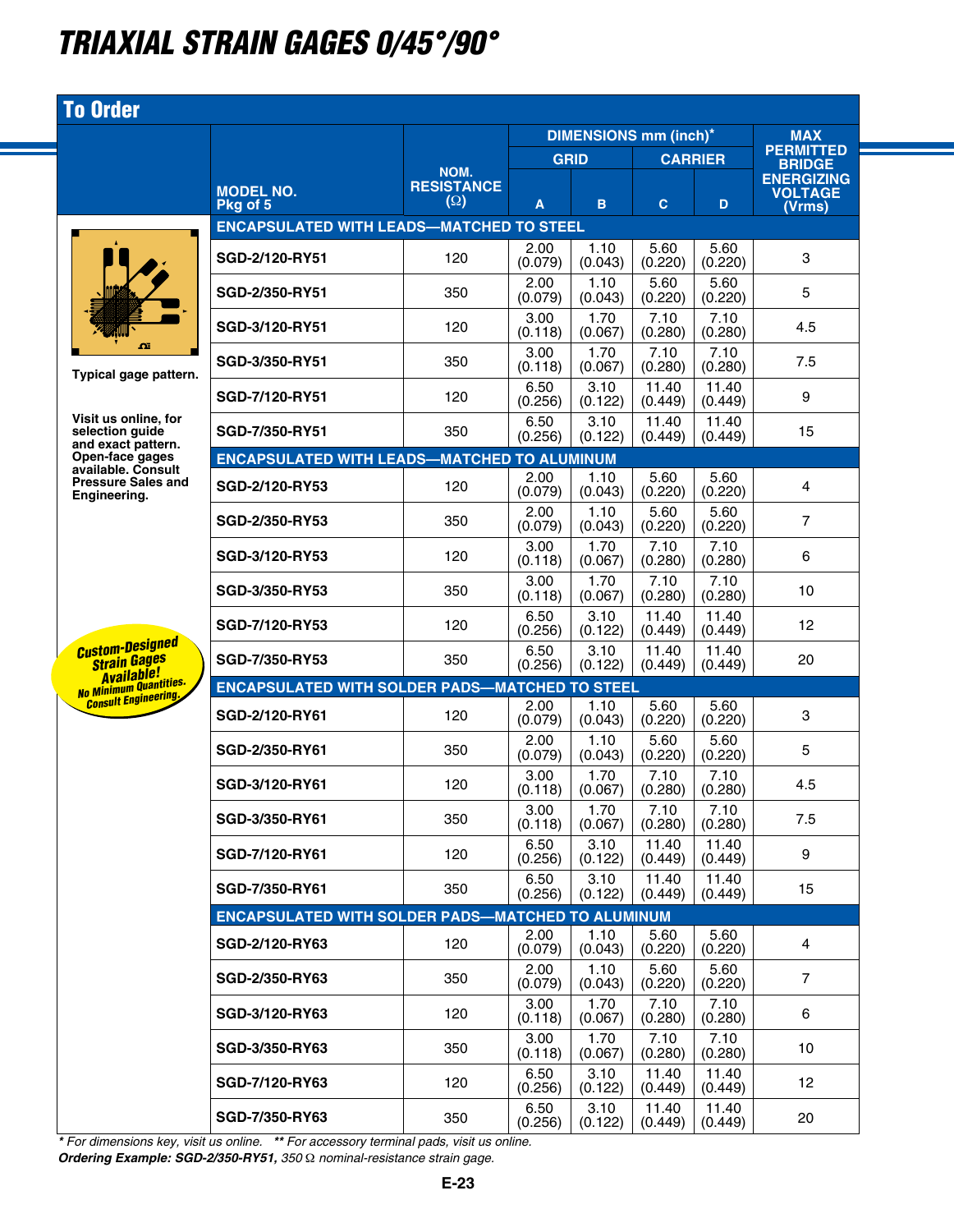## *3-element, 45º strain gages*

#### To Order



|                                                                      |                                                          |                                 |                        | <b>DIMENSIONS mm (inch)*</b> |                      |                                 | <b>MAX</b>                                    |
|----------------------------------------------------------------------|----------------------------------------------------------|---------------------------------|------------------------|------------------------------|----------------------|---------------------------------|-----------------------------------------------|
|                                                                      |                                                          | NOM.                            | <b>GRID</b>            |                              | <b>CARRIER</b>       |                                 | <b>PERMITTED</b><br><b>BRIDGE</b>             |
|                                                                      | <b>MODEL NO.</b><br>Pkg of 5                             | <b>RESISTANCE</b><br>$(\Omega)$ | A                      | B                            | C.                   | D                               | <b>ENERGIZING</b><br><b>VOLTAGE</b><br>(Vrms) |
| $\wedge$<br>$\mathbf{\Omega}$                                        | <b>ENCAPSULATED WITH LEADS-MATCHED TO STEEL</b>          |                                 |                        |                              |                      |                                 |                                               |
|                                                                      | SGD-1/120-RY21                                           | 120                             | 1.6<br>(0.063)         | 1.7<br>(0.067)               | 6.8<br>(0.27)        | 10.5<br>(0.41)                  | 3                                             |
|                                                                      | SGD-1/350-RY21                                           | 350                             | 1.6<br>(0.063)         | 2.1<br>(0.083)               | 6.8<br>(0.27)        | 10.5<br>(0.41)                  | 6                                             |
| Typical gage pattern.                                                | SGD-2/350-RY11                                           | 350                             | 2.00<br>(0.079)        | 2.00<br>(0.079)              | 10.50<br>(0.413)     | 6.80<br>0.268)                  | 6.5                                           |
|                                                                      | SGD-3/120-RY21                                           | 120                             | 3<br>(0.118)           | 1.7<br>(0.067)               | 8.3<br>(0.33)        | 13<br>(0.51)                    | 4.5                                           |
| Visit us online, for<br>selection guide<br>and exact pattern.        | SGD-3/350-RY21                                           | 350                             | 3<br>(0.118)           | 2.1<br>(0.083)               | 8.3<br>(0.33)        | 13<br>(0.51)                    | 8.5                                           |
| Open-face gages<br>available, Consult                                | SGD-6/120-RY21                                           | 120                             | 6<br>(0.236)           | 3.2<br>(0.126)               | 13.4<br>(0.53)       | 21.4<br>(0.84)                  | 8.5                                           |
| <b>Pressure Sales and</b><br>Enaineerina.                            | SGD-6/350-RY21                                           | 350                             | 6<br>(0.236)           | 3.1<br>(0.122)               | 13.4<br>(0.53)       | 21.4<br>(0.84)                  | 14                                            |
|                                                                      | <b>ENCAPSULATED WITH LEADS-MATCHED TO ALUMINUM</b>       |                                 | 1.6                    | 1.7                          |                      |                                 |                                               |
|                                                                      | SGD-1/120-RY23                                           | 120                             | (0.063)                | (0.067)                      | 6.8<br>(0.27)        | 10.5<br>(0.41)                  | 4                                             |
|                                                                      | <b>SGD-1/350-RY23</b>                                    | 350                             | 1.6<br>(0.063)         | 2.1<br>(0.083)               | 6.8<br>(0.27)        | 10.5<br>(0.41)                  | 8.5                                           |
|                                                                      | SGD-2/350-RY13                                           | 350                             | 2.00<br>(0.079)        | 2.00<br>(0.079)              | 10.50<br>(0.413)     | 6.80<br>0.268)                  | 9.5                                           |
|                                                                      | SGD-3/120-RY23                                           | 120                             | 3<br>(0.118)           | 1.7<br>(0.067)               | 8.3<br>(0.33)        | 13<br>(0.51)                    | 6                                             |
| <b>Custom-Designed</b><br><b>Strain Gages</b>                        | SGD-3/350-RY23                                           | 350                             | 3<br>(0.118)           | 2.1<br>(0.083)               | 8.3<br>(0.33)        | 13<br>(0.51)                    | 12                                            |
| <b>Available!</b><br><b>No Minimum Quantities.</b>                   | SGD-6/120-RY23                                           | 120                             | 6<br>(0.236)           | 3.2<br>(0.126)               | 13.4<br>(0.53)       | 21.4<br>(0.84)                  | 12                                            |
| <b>Consult Engineering.</b>                                          | SGD-6/350-RY23                                           | 350                             | 6<br>(0.236)           | 3.1<br>(0.122)               | 13.4<br>(0.53)       | 21.4<br>(0.84)                  | 20                                            |
|                                                                      | <b>ENCAPSULATED WITH SOLDER PADS-MATCHED TO STEEL</b>    |                                 |                        |                              |                      |                                 |                                               |
|                                                                      | SGD-1/120-RY81                                           | 120                             | 1.6<br>(0.063)         | 1.7<br>(0.067)               | 6.8<br>(0.27)        | 10.5<br>(0.41)                  | 3                                             |
|                                                                      | SGD-1/350-RY81                                           | 350                             | 1.6<br>(0.063)         | 2.1<br>(0.083)               | 6.8<br>(0.27)        | 10.5<br>(0.41)                  | 6                                             |
|                                                                      | <b>SGD-2/350-RY31</b>                                    | 350                             | 2.00<br>(0.079)        | 2.00<br>(0.079)              | 10.50<br>(0.413)     | 6.80<br>0.268)                  | 6.5                                           |
|                                                                      | SGD-3/120-RY81                                           | 120                             | 3<br>(0.118)           | 1.7<br>(0.067)               | 8.3<br>(0.33)        | 13<br>(0.51)                    | 4.5                                           |
|                                                                      | SGD-3/350-RY81                                           | 350                             | 3<br>(0.118)           | 2.1<br>(0.083)               | 8.3<br>(0.33)        | 13<br>(0.51)                    | 8.5                                           |
|                                                                      | SGD-6/120-RY81                                           | 120                             | 6<br>(0.236)           | 3.2<br>(0.126)               | 13.4<br>(0.53)       | 21.4<br>(0.84)                  | 8.5                                           |
|                                                                      | SGD-6/350-RY81                                           | 350                             | 6<br>(0.236)           | 3.1<br>(0.122)               | 13.4<br>(0.53)       | 21.4<br>(0.84)                  | 14                                            |
|                                                                      | <b>ENCAPSULATED WITH SOLDER PADS-MATCHED TO ALUMINUM</b> |                                 |                        |                              |                      |                                 |                                               |
|                                                                      | SGD-1/120-RY83                                           | 120                             | 1.6<br>(0.063)         | 1.7<br>(0.067)<br>2.1        | 6.8<br>(0.27)<br>6.8 | 10.5<br>(0.41)<br>10.5          | $\overline{4}$                                |
|                                                                      | SGD-1/350-RY83                                           | 350                             | 1.6<br>(0.063)<br>2.00 | (0.083)<br>2.00              | (0.27)<br>10.50      | (0.41)<br>6.80                  | 8.5                                           |
| * For dimensions key,                                                | SGD-2/350-RY33                                           | 350                             | (0.079)                | (0.079)                      | (0.413)              | 0.268)                          | 9.5                                           |
| visit us online.<br>** For accessory                                 | SGD-3/120-RY83                                           | 120                             | 3<br>(0.118)<br>3      | 1.7<br>(0.067)<br>2.1        | 8.3<br>(0.33)<br>8.3 | 13<br>(0.51)<br>$\overline{13}$ | 6                                             |
| terminal pads, visit us<br>online.                                   | <b>SGD-3/350-RY83</b>                                    | 350                             | (0.118)                | (0.083)<br>3.2               | (0.33)<br>13.4       | (0.51)                          | 12                                            |
| <b>Ordering Example:</b><br>SGD-1/120-RY83,<br>120 $\Omega$ nominal- | SGD-6/120-RY83                                           | 120                             | 6<br>(0.236)           | (0.126)                      | (0.53)               | 21.4<br>(0.84)                  | 12                                            |
| resistance strain gage.                                              | SGD-6/350-RY83                                           | 350                             | 6<br>(0.236)           | 3.1<br>(0.122)               | 13.4<br>(0.53)       | 21.4<br>(0.84)                  | 20                                            |

**STRAIN GAGES ESTRAIN GAGES** E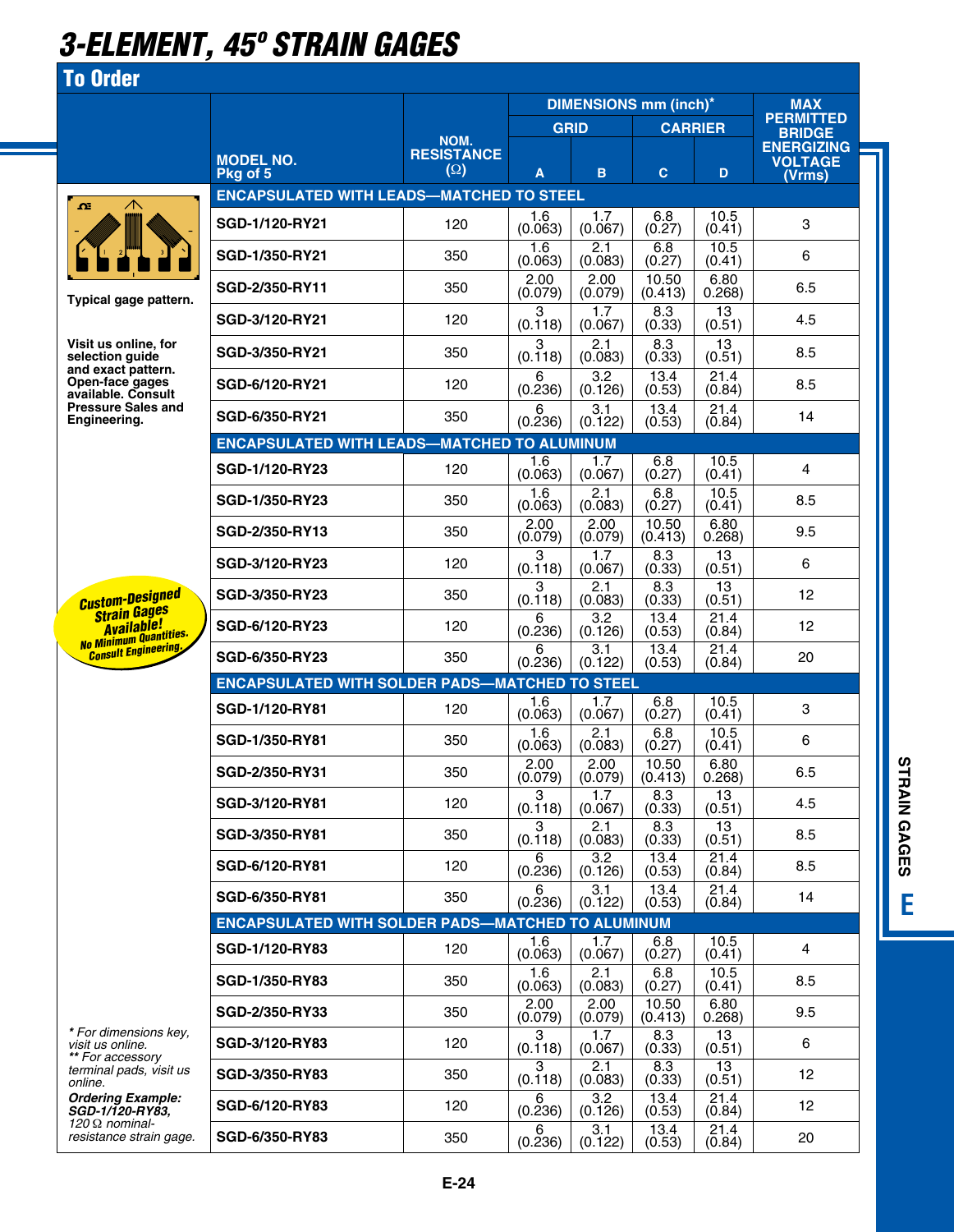## *3-element, 60º strain gages*

### To Order

| $\Omega$ |                      |        |
|----------|----------------------|--------|
| 1        | B.<br>$\overline{2}$ | I<br>3 |
|          |                      |        |

**Typical gage patter** 

**Visit us online, for selection guide and exact pattern. Open-face gages available. Consult Pressure Sales and Engineering.**

*Custom-Designed Strain Gages Available! No Minimum Quantities. Consult Engineering.*

|    |                                                          |                               |                | <b>DIMENSIONS mm (inch)*</b> |                | <b>MAX</b>     |                                               |
|----|----------------------------------------------------------|-------------------------------|----------------|------------------------------|----------------|----------------|-----------------------------------------------|
|    |                                                          | NOM.                          | <b>GRID</b>    |                              | <b>CARRIER</b> |                | <b>PERMITTED</b><br><b>BRIDGE</b>             |
|    | <b>MODEL NO.</b><br>Pkg of 5                             | <b>RESISTANCE</b><br>$\Omega$ | A              | B.                           | C              | D              | <b>ENERGIZING</b><br><b>VOLTAGE</b><br>(Vrms) |
|    | <b>ENCAPSULATED WITH LEADS-MATCHED TO STEEL</b>          |                               |                |                              |                |                |                                               |
|    | SGD-1/120-RY621                                          | 120                           | 1.6<br>(0.063) | 1.7<br>(0.067)               | 6.8<br>(0.27)  | 10.5<br>(0.41) | 3                                             |
|    | SGD-1/350-RY621                                          | 350                           | 1.6<br>(0.063) | 2.1<br>(0.083)               | 6.8<br>(0.27)  | 10.5<br>(0.41) | 6                                             |
| m. | SGD-3/120-RY621                                          | 120                           | 3<br>(0.118)   | 1.7<br>(0.067)               | 8.3<br>(0.33)  | 13<br>(0.51)   | 4.5                                           |
|    | SGD-3/350-RY621                                          | 350                           | 3<br>(0.118)   | 2.1<br>(0.083)               | 8.3<br>(0.33)  | 13<br>(0.51)   | 8.5                                           |
|    | SGD-6/120-RY621                                          | 120                           | 6<br>(0.236)   | 3.2<br>(0.126)               | 13.4<br>(0.53) | 21.4<br>(0.84) | 8.5                                           |
| ł  | SGD-6/350-RY621                                          | 350                           | 6<br>(0.236)   | 3.1<br>(0.122)               | 13.4<br>(0.53) | 21.4<br>(0.84) | 14                                            |
|    | <b>ENCAPSULATED WITH LEADS-MATCHED TO ALUMINUM</b>       |                               |                |                              |                |                |                                               |
|    | <b>SGD-1/120-RY623</b>                                   | 120                           | 1.6<br>(0.063) | 1.7<br>(0.067)               | 6.8<br>(0.27)  | 10.5<br>(0.41) | 4                                             |
|    | SGD-1/350-RY623                                          | 350                           | 1.6<br>(0.063) | 2.1<br>(0.083)               | 6.8<br>(0.27)  | 10.5<br>(0.41) | 8.5                                           |
|    | <b>SGD-3/120-RY623</b>                                   | 120                           | 3<br>(0.118)   | 1.7<br>(0.067)               | 8.3<br>(0.33)  | 13<br>(0.51)   | 6                                             |
|    | <b>SGD-3/350-RY623</b>                                   | 350                           | 3<br>(0.118)   | 2.1<br>(0.083)               | 8.3<br>(0.33)  | 13<br>(0.51)   | 12                                            |
|    | SGD-6/120-RY623                                          | 120                           | 6<br>(0.236)   | 3.2<br>(0.126)               | 13.4<br>(0.53) | 21.4<br>(0.84) | 12                                            |
|    | SGD-6/350-RY623                                          | 350                           | 6<br>(0.236)   | 3.1<br>(0.122)               | 13.4<br>(0.53) | 21.4<br>(0.84) | 20                                            |
|    | <b>ENCAPSULATED WITH SOLDER PADS-MATCHED TO STEEL</b>    |                               |                |                              |                |                |                                               |
|    | SGD-1/120-RY681                                          | 120                           | 1.6<br>(0.063) | 1.7<br>(0.067)               | 6.8<br>(0.27)  | 10.5<br>(0.41) | 3                                             |
|    | SGD-1/350-RY681                                          | 350                           | 1.6<br>(0.063) | 2.1<br>(0.083)               | 6.8<br>(0.27)  | 10.5<br>(0.41) | 6                                             |
|    | SGD-3/120-RY681                                          | 120                           | 3<br>(0.118)   | 1.7<br>(0.067)               | 8.3<br>(0.33)  | 13<br>(0.51)   | 4.5                                           |
|    | SGD-3/350-RY681                                          | 350                           | 3<br>(0.118)   | 2.1<br>(0.083)               | 8.3<br>(0.33)  | 13<br>(0.51)   | 8.5                                           |
|    | SGD-6/120-RY681                                          | 120                           | 6<br>(0.236)   | 3.2<br>(0.126)               | 13.4<br>(0.53) | 21.4<br>(0.84) | 8.5                                           |
|    | SGD-6/350-RY681                                          | 350                           | 6<br>(0.236)   | 3.1<br>(0.122)               | 13.4<br>(0.53) | 21.4<br>(0.84) | 14                                            |
|    | <b>ENCAPSULATED WITH SOLDER PADS-MATCHED TO ALUMINUM</b> |                               |                |                              |                |                |                                               |
|    | SGD-1/120-RY683                                          | 120                           | 1.6<br>(0.063) | 1.7<br>(0.067)               | 6.8<br>(0.27)  | 10.5<br>(0.41) | 4                                             |
|    | SGD-1/350-RY683                                          | 350                           | 1.6<br>(0.063) | 2.1<br>(0.083)               | 6.8<br>(0.27)  | 10.5<br>(0.41) | 8.5                                           |
|    | SGD-3/120-RY683                                          | 120                           | 3<br>(0.118)   | 1.7<br>(0.067)               | 8.3<br>(0.33)  | 13<br>(0.51)   | 6                                             |
|    | <b>SGD-3/350-RY683</b>                                   | 350                           | 3<br>(0.118)   | 2.1<br>(0.083)               | 8.3<br>(0.33)  | 13<br>(0.51)   | 12                                            |
|    | SGD-6/120-RY683                                          | 120                           | 6<br>(0.236)   | 3.2<br>(0.126)               | 13.4<br>(0.53) | 21.4<br>(0.84) | 12                                            |
|    | SGD-6/350-RY683                                          | 350                           | 6<br>(0.236)   | 3.1<br>(0.122)               | 13.4<br>(0.53) | 21.4<br>(0.84) | 20                                            |

*\* For dimensions key, visit us online. \*\* For accessory terminal pads, visit us online. Ordering Example: SGD-1/120-RY683, 120* Ω *nominal-resistance strain gage.*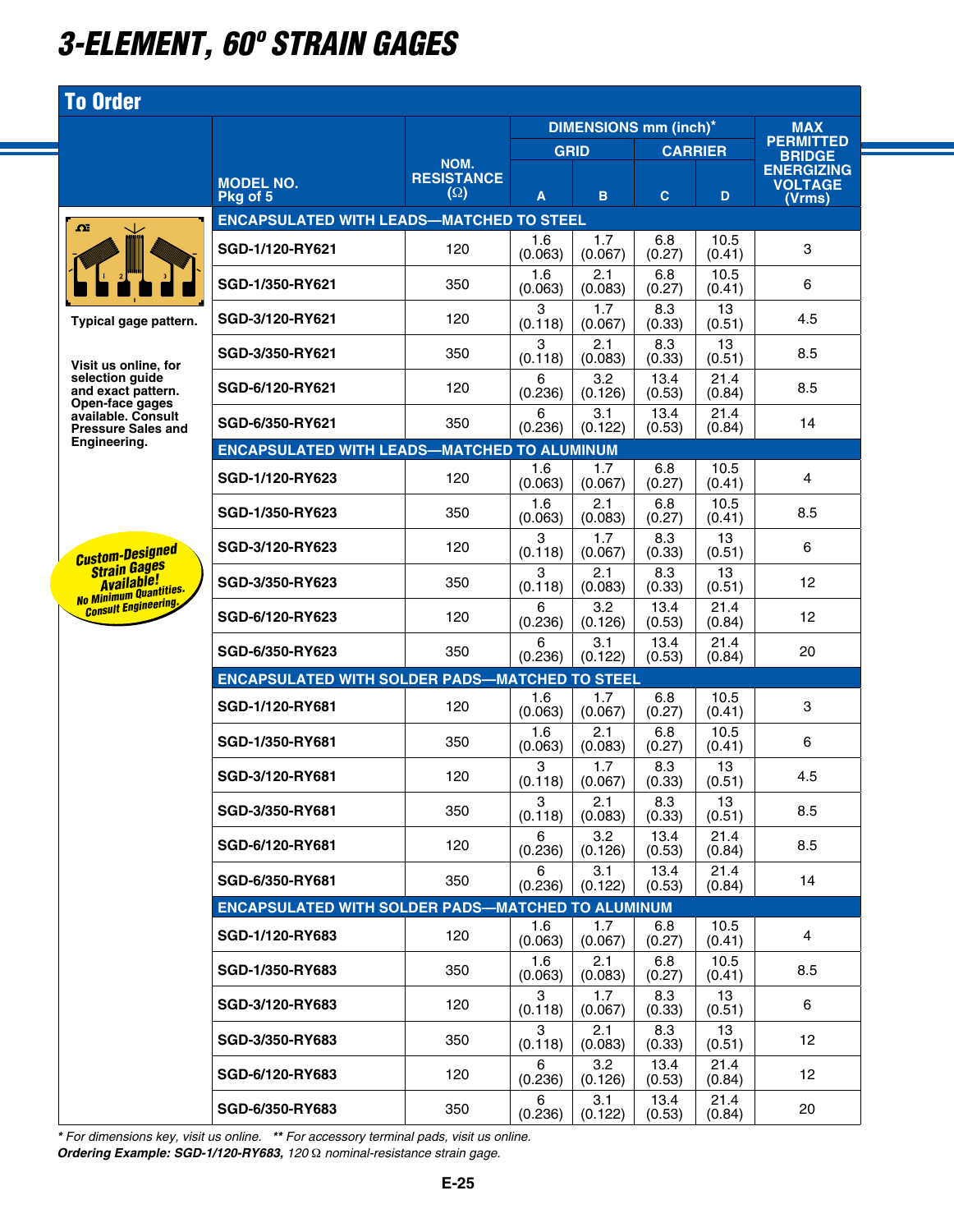## *2-element, 90º biaxial strain gages*

# $\pmb{\alpha}$  $\mathbf{u}$

To Order

SGD-1/120-RYB21

**Typical gage pate** 

**Visit us online, f selection guide and exact pattern. Open-face gages available. Consult Pressure Sales and Engineering.**

*Custom-Designed Strain Gages Available! No Minimum Quantities. Consult Engineering.*

|              |                                                          |                                         |                     | <b>DIMENSIONS mm (inch)*</b> |                |                      | <b>MAX</b>                                    |
|--------------|----------------------------------------------------------|-----------------------------------------|---------------------|------------------------------|----------------|----------------------|-----------------------------------------------|
|              |                                                          |                                         | <b>GRID</b>         |                              | <b>CARRIER</b> |                      | <b>PERMITTED</b><br><b>BRIDGE</b>             |
|              | <b>MODEL NO.</b><br>Pkg of 5                             | NOM.<br><b>RESISTANCE</b><br>$(\Omega)$ | A                   | B                            | $\mathbf{C}$   | D                    | <b>ENERGIZING</b><br><b>VOLTAGE</b><br>(Vrms) |
|              | <b>ENCAPSULATED WITH LEADS-MATCHED TO STEEL</b>          |                                         |                     |                              |                |                      |                                               |
|              | <b>SGD-1/120-RYB21</b>                                   | 120                                     | 1.6<br>(0.063)      | 1.7<br>(0.067)               | 9.3<br>(0.37)  | 9.3<br>(0.37)        | 3                                             |
|              | <b>SGD-1/350-RYB21</b>                                   | 350                                     | 1.6<br>(0.063)      | 2.1<br>(0.083)               | 9.3<br>(0.37)  | 9.3<br>(0.37)        | 6                                             |
|              | SGD-3/120-RYB21                                          | 120                                     | 3<br>(0.118)        | 1.7<br>(0.067)               | 11<br>(0.43)   | 11<br>(0.43)         | 4.5                                           |
| ttern.       | SGD-3/350-RYB21                                          | 350                                     | 3<br>(0.118)        | 2.1<br>(0.083)               | 11<br>(0.43)   | 11<br>(0.43)         | 8.5                                           |
| 'or          | SGD-6/120-RYB21                                          | 120                                     | 6<br>(0.236)        | 3.2<br>(0.126)               | 16.3<br>(0.64) | 16.3<br>(0.64)       | 8.5                                           |
| 'n.          | SGD-6/350-RYB21                                          | 350                                     | 6<br>(0.236)        | 3.1<br>(0.122)               | 16.3<br>(0.64) | 16.3<br>(0.64)       | 14                                            |
| s<br>ılt     | <b>ENCAPSULATED WITH LEADS-MATCHED TO ALUMINUM</b>       |                                         |                     |                              |                |                      |                                               |
| and          | <b>SGD-1/120-RYB23</b>                                   | 120                                     | 1.6<br>(0.063)      | 1.7<br>(0.067)               | 9.3<br>(0.37)  | 9.3<br>(0.37)        | 4                                             |
|              | <b>SGD-1/350-RYB23</b>                                   | 350                                     | 1.6<br>(0.063)      | 2.1<br>(0.083)               | 9.3<br>(0.37)  | 9.3<br>(0.37)        | 8.5                                           |
| ed           | SGD-3/120-RYB23                                          | 120                                     | 3<br>(0.118)        | 1.7<br>(0.067)               | 11<br>(0.43)   | 11<br>(0.43)         | 6                                             |
|              | <b>SGD-3/350-RYB23</b>                                   | 350                                     | 3<br>(0.118)        | 2.1<br>(0.083)               | 11<br>(0.43)   | 11<br>(0.43)         | 12                                            |
| ties.<br>ng. | SGD-6/120-RYB23                                          | 120                                     | 6<br>(0.236)        | 3.2<br>(0.126)<br>3.1        | 16.3<br>(0.64) | 16.3<br>(0.64)       | 12                                            |
|              | <b>SGD-6/350-RYB23</b>                                   | 350                                     | 6<br>(0.236)        | (0.122)                      | 16.3<br>(0.64) | 16.3<br>(0.64)       | 20                                            |
|              | <b>ENCAPSULATED WITH SOLDER PADS-MATCHED TO STEEL</b>    |                                         | 1.6                 | 1.7                          | 9.3            | 9.3                  |                                               |
|              | SGD-1/120-RYB81                                          | 120                                     | (0.063)             | (0.067)                      | (0.37)<br>9.3  | (0.37)<br>9.3        | 3                                             |
|              | <b>SGD-1/350-RYB81</b>                                   | 350                                     | 1.6<br>(0.063)<br>3 | 2.1<br>(0.083)<br>1.7        | (0.37)<br>11   | (0.37)<br>11         | 6                                             |
|              | SGD-3/120-RYB81                                          | 120                                     | (0.118)<br>3        | (0.067)<br>2.1               | (0.43)<br>11   | (0.43)<br>11         | 4.5                                           |
|              | SGD-3/350-RYB81                                          | 350                                     | (0.118)<br>6        | (0.083)<br>3.2               | (0.43)<br>16.3 | (0.43)<br>16.3       | 8.5                                           |
|              | SGD-6/120-RYB81                                          | 120                                     | (0.236)<br>6        | (0.126)<br>3.1               | (0.64)<br>16.3 | (0.64)<br>16.3       | 8.5                                           |
|              | SGD-6/350-RYB81                                          | 350                                     | (0.236)             | (0.122)                      | (0.64)         | (0.64)               | 14                                            |
|              | <b>ENCAPSULATED WITH SOLDER PADS-MATCHED TO ALUMINUM</b> |                                         |                     | 1.7                          | 9.3            |                      |                                               |
|              | SGD-1/120-RYB83                                          | 120                                     | 1.6<br>(0.063)      | (0.067)<br>2.1               | (0.37)         | 9.3<br>(0.37)<br>9.3 | 4                                             |
|              | <b>SGD-1/350-RYB83</b>                                   | 350                                     | 1.6<br>(0.063)      | (0.083)                      | 9.3<br>(0.37)  | (0.37)               | 8.5                                           |
|              | SGD-3/120-RYB83                                          | 120                                     | 3<br>(0.118)<br>3   | 1.7<br>(0.067)               | 11<br>(0.43)   | 11<br>(0.43)         | 6                                             |
|              | <b>SGD-3/350-RYB83</b>                                   | 350                                     | (0.118)             | 2.1<br>(0.083)               | 11<br>(0.43)   | 11<br>(0.43)         | 12 <sup>2</sup>                               |
|              | SGD-6/120-RYB83                                          | 120                                     | 6<br>(0.236)        | 3.2<br>(0.126)               | 16.3<br>(0.64) | 16.3<br>(0.64)       | 12                                            |
|              | SGD-6/350-RYB83                                          | 350                                     | 6<br>(0.236)        | 3.1<br>(0.122)               | 16.3<br>(0.64) | 16.3<br>(0.64)       | 20                                            |

*\* For dimensions key, visit us online. \*\* For accessory terminal pads, visit us online. Ordering Example: SGD-1/120-RYB83, 120* Ω *nominal-resistance strain gage.*